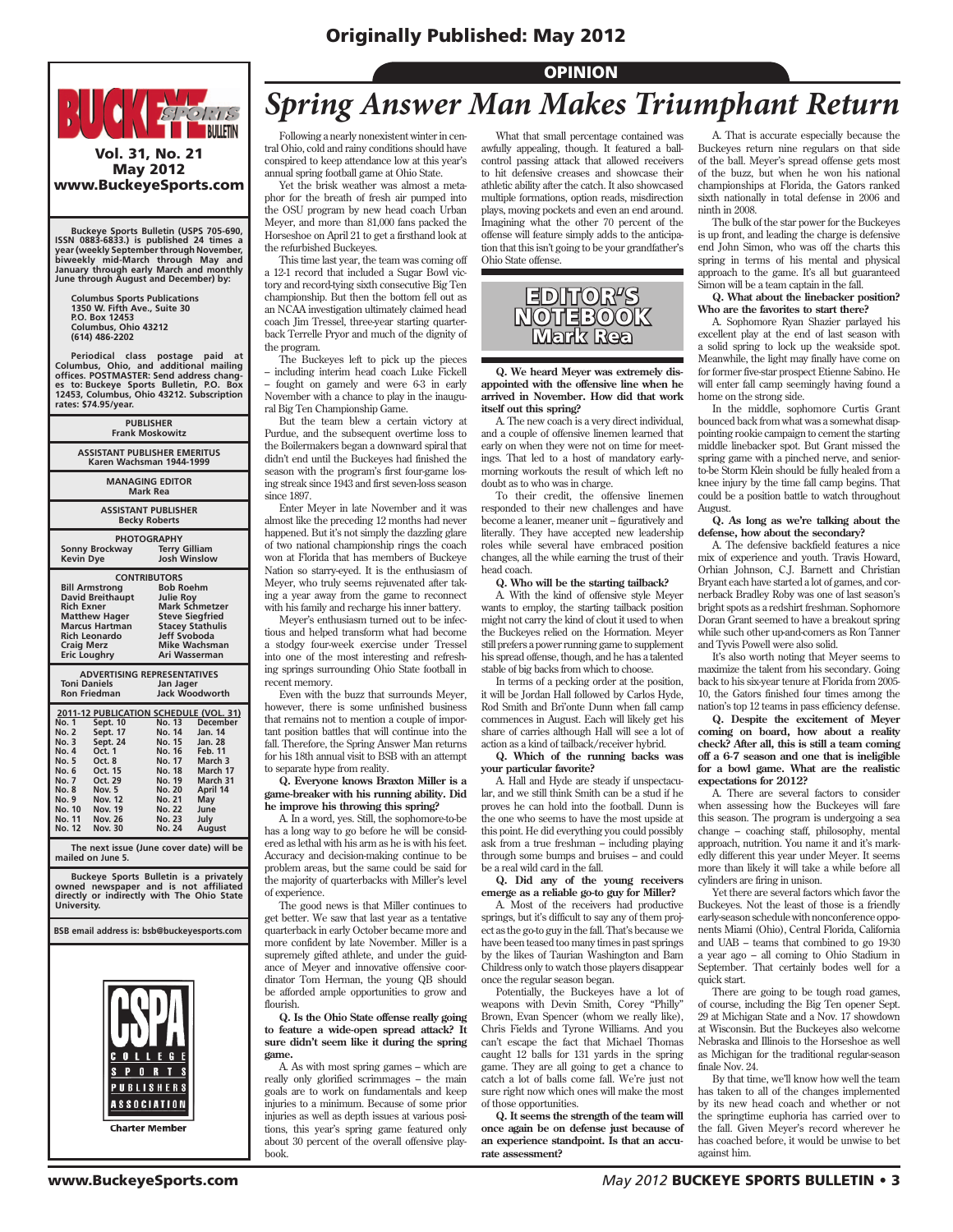## **OHIO STATE FOOTBALL**

# **Offense Progresses Slowly But Surely**

#### **By JEFF SVOBODA**

**Buckeye Sports Bulletin Staff Writer**

For the first time in more than a decade, the Ohio State football team had to learn a new offense during spring's 15 practice sessions.

That means new terminology, new plays, new strategies, new coaches and a new tempo – a calculus complicated by the fact the offense new head coach Urban Meyer, offensive coordinator Tom Herman and the staff have put together is not an easy subject to tackle.

"This offense takes a while," running backs coach Stan Drayton said midway through the spring. "This is not an easy offense. It's a very complicated offense. They have to know a lot, and right now they're still playing the game thinking. Once they get it, you'll start to see the speed improve."

Add in the fact that Ohio State stumbled to a 6-7 record a season ago with an offense that checked in at 107th in the nation in yards gained and it was fair to expect the Buckeyes to struggle this spring on that side of the ball.

It did exactly that through the first few sessions, and Meyer even used the phrase "clown show" to describe some facets of the team's hit-or-miss sessions in late March and early April.

But by the time the spring game came around, it was fair to say there had been progress for the Ohio State attackers. The offense beat the defense on a winner/loser day for the first time April 11 and then tied the defense – thought to be a more veteran, more consistent unit – a week later in front of the media.

The spurts of competency continued into the April 21 spring game. The offense averaged 5.8 yards per play, an increase of 0.7 from a year ago, quarterbacks Braxton Miller and Kenny Guiton were efficient, and a few more skill position players began to show they have the ability to threaten defenses.

All in all, it was hard to argue that each position didn't get better during spring, and excitement was not in short supply.

"I think it's really exciting being out there

HOUSE<br>CIGAR **HouseOfCigar.net** Members get 5% off everyday **Largest Humidor** in the Midwest! **Check out our** three locations: 7099 Huntley Rd., Suite 105<br>Columbus, OH 43229

9697 Sawmill Rd. **1088 N. High St.**<br>Columbus, OH 43201 **Powell, OH 43065** 



knowing the guy running your offense is Coach Meyer and anything can happen at any time," offensive lineman Jack Mewhort said. "I feel like it's a little more explosive and fast, that at any time we can bust one for a lot of yards."

Through the midway point, Meyer had seen enough from the perimeter run game to feel that the Buckeyes had a good handle on what the team was trying to accomplish in that realm, allowing the offensive staff to spend the last half of the spring trying to work out the kinks in the aerial attack.

After the spring game, Meyer said he still wasn't sure if the team could throw the ball consistently, but there were at least positive steps forward.

"I have a better opinion of some guys now after more reps," Meyer said. "Throwing a football is just like anything. As often as you can throw it, you can get better and better and better because you teach off videotape."

When it came to the search for gamebreakers, Meyer rattled off a top-five ranking headed by running back Jordan Hall, who also has the ability to step out and play some wideout to bring versatility to the attack. He was followed by tight end Jake Stoneburner, who can also split out wide, running back Carlos Hyde and wideouts Corey "Philly" Brown, Michael Thomas and Devin Smith.

Meyer added that tight ends Nick Vannett and Jeff Heuerman also have playmaking ability but made it clear he still wasn't ecstatic about the depth in that arena.

Still, it's fair to say the developments of the spring created some anticipation both among the fan base and the players.

"I think everybody enjoys it," Drayton said. "It's a fast tempo offense. It's definitely outside the box of what they're accustomed to, but we're dealing with great kids who all want to win football games. They've bought into what we're teaching to them and what we've brought to them."

What follows is a breakdown of each position group on the Ohio State offense and its progress during the spring.

#### **Ouarterback**

When Meyer was hired in November, it was thought that the marriage between the offensive guru and the multitalented Miller would be a match made in heaven. Spring did little to change that opinion.

The coach who has mentored standout quarterbacks Josh Harris at Bowling Green and Alex Smith at Utah as well as Chris Leak and Tim Tebow at Florida did little to hide how enamored he has become with Miller's tremendous tool chest of skills and intangibles.

"I'm very impressed with Braxton, first of all just as a person," Meyer said. "The guy is a worker. A great work ethic, which is very important obviously at that position, but the thing that is the most important characteristic of a quarterback is the competitive spirit, and he has that. I was talking to our coaching staff just a minute ago and said enjoy every minute you've got coaching guys like that. He's picked it up fairly well."

The sophomore showed improvement during the spring in a variety of ways, the most noticeable being in the quality of pass he throws. During Miller's freshman campaign, especially in tough weather conditions, his ball tended to wobble or knuckle, but it was clear he had put a lot of time into refining that delivery during the offseason. His 24-for-31 performance (77.4 percent)

in the spring game also showed an improved

efficiency after he completed only 54.1 percent (85 of 157) of his passes a season ago. "He can pass the ball," Meyer said.

"Release, I give him an A. He has a very good release. Arm strength, I'll probably say a B, but I'm very critical. Accuracy, a C or a B. We've got to get him more accurate, but he's getting better. He had a very good spring, a very productive spring."

The offense also seems tailor-made to showcase Miller's skills. His decision-making ability, quick acceleration and ability to make people miss is suited to running the zone-read option, Ohio State's new base run play, and the passing game overhaul has resulted in more quick reads, screen passes and crossing routes designed to get the ball to open receivers with room to operate.

"It's just a different type of offense," said Miller, who compared it to the offense he ran in high school at Huber Heights (Ohio) Wayne. "It's all spread with the plays coming in quick – no huddle and just keep it moving. It's more fun. It's just like high school back at Wayne – all signals, get the ball in and make the best plays you can."

While the progress of Miller was one of the most discussed topics of the spring, one of the pleasant surprises had to be the development of Guiton. Meyer tipped his hand about his thoughts on Guiton's skills late during one press conference, following a comment about Miller's ability to make plays in broken situations by making sure he complemented Guiton's similar skill.

"Having a quarterback that makes something out of nothing is every coach's dream and we've got one," he said before pausing a beat. "We might have two."

Guiton had a solid spring game, completing 17 of 26 passes with a touchdown pass and a scoring run. He also threw an interception, which led to one Meyer critique.

"Kenny Guiton is a much improved player," the coach said. "His arm strength is there, but he doesn't let it go for some reason. His accuracy is not bad, but he doesn't let it go. We have to figure out why. That's why I was talking to him on the field. He threw a pick today, but if he lets it go it wouldn't have been a pick. Those two guys had very good springs.

Guiton, a late addition to the 2009 recruiting class out of the Houston area who has seen only small playing time to this point in his career, agreed.

"I think I came a long way," he said. "I'm going to work hard and come back next season ready to go."

Early enrollee Cardale Jones was limited in his reps and looked as though he needs continued refinement to become more consistent in his accuracy.

#### Running Back

Between the abilities of Miller and the depth at tailback provided by Hall, Hyde, sophomore Rod Smith and true freshman Bri'onte Dunn, Meyer was pleased with the development of the run game through the spring.

The coach was clearly impressed with Hall, who has always shown impressive quickness and vision but has never truly added a game-breaking component to his game. In fact, one could argue he was a disappointment in 2011, following an 87-yard performance in his first game at Miami (Fla.) with only 321 rushing yards the rest of the campaign.

Meyer noticed, describing in March Hall's career to this point as decent but not good.



JOSH WINSLOW

**GOOD FIRST IMPRESSION – Starting quarterback Braxton Miller (5) impressed new head coach Urban Meyer during spring practices.**

The coaching staff asked the Jeannette, Pa., product to improve on the field, in the classroom and as a leader during the offseason, and Hall took notice. Drayton said Hall has increased his GPA, has started mentoring teammates and also looks good with the ball in his hands.

"Once he gets the ball, his first step when the ball is in his hands is as good as I've ever seen," Drayton said. "He's tough to tackle. He's so quick, so to not get him in space, we've got to be dumb coaches, right? We're going to do the best we can to showcase that ability."

Hall has also caught four touchdown passes in his career, and Meyer said his abilities in that area will allow the Buckeyes to split him out wide if necessary as he takes on more of a hybrid role.

The senior-to-be was being followed closely in the pecking order by Hyde, who led Ohio State with 5.3 yards per carry a season ago while adding six touchdowns on 106 tries. Hyde continues to be an intriguing combination of size – he is listed at  $6-0$ ,  $235$ pounds – and speed with the ability to take the ball to the house if he does hit the open field.

"Carlos Hyde has had a good spring as well," Meyer said.

Smith is third on the depth chart. This spring, he started to show some of the quickness and power that made him one of the most talked-about players on the team while he took a redshirt in 2010. That should be a confidence boost after a tough 2011 season that included only 116 rushing yards, two lost fumbles and a short position switch to linebacker.

Lastly, Dunn enrolled early and turned enough heads even while battling a knee injury that Meyer expects him to be part of the running back rotation come the fall.

"He's putting all kinds of effort in all over the place and I'm really excited to see his progression in the spread," Drayton said.

The fullback position promised to be used in a variety of different ways. Fourthyear starter Zach Boren quickly became one of Meyer's favorite players because of his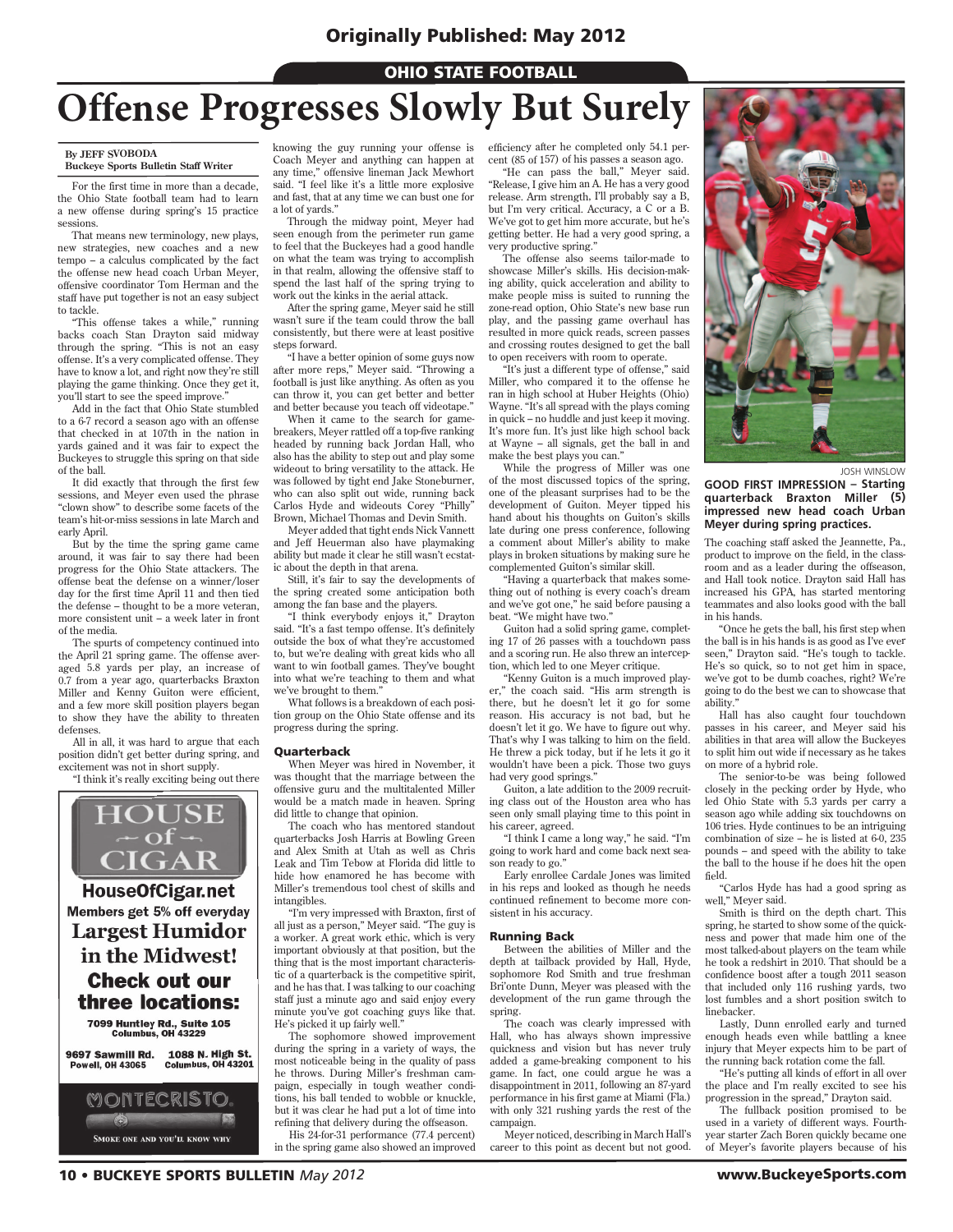## Originally Published: May 2012

## **OHIO STATE FOOTBALL**



**TOP TARGET – Freshman Michael Thomas (83) was impressive during the spring game, catching 12 passes for 131 yards.**

toughness and work ethic, and the reward in spring was more access to the ball than he had seen in years past.

Sometimes lining up in the backfield and other times as an H-back, Boren was a target in the passing game through swings and shovel passes while receiving the occasional handoff, a new development in his time at **OSU.** 

#### Wideout/Tight End

One of Meyer's biggest goals during the spring was turning around a passing game that finished 115th in yards per game last season, and to do that the coach made it clear he needed to see improvement out of the wide receiver corps.

Brown, Devin Smith and Stoneburner tied for the most receptions on the squad a year ago with 14, a total that clearly would not be acceptable to the head coach in 2012.

"One of the first things Urban told us is he is used to guys catching more than 14 passes," Devin Smith said. "He said 14 passes in his offense is called one game."

In the spring game, that turned out to be a prophetic statement. Though true freshman early enrollee Michael Thomas didn't quite get to that total, he did haul in 12 passes for 131 yards while providing a pretty positive introduction for himself.

"About the first scrimmage, he started to come on," Meyer said of the Californian who spent last year at Fork Union (Va.) Military Academy. "Unfortunately he's going the wrong direction at some points in time, but he's very talented. He's a kid that is working nonstop. He's our most dedicated receiver as a true freshman. I'm not surprised he had that type of day today."

Thomas boasts excellent size at 6-2 and 196 pounds and isn't afraid to sky for the ball with his excellent leaping ability.

He was named one of the top receivers of the spring by Meyer along with Brown, who caught 205 yards' worth of passes a season ago including a touchdown in the Michigan game. Brown has always boasted excellent straight line speed but has had a rocky transition to a full-time role at wideout after splitting time as a back and receiver in high school at Springfield (Pa.) Cardinal O'Hara.

Smith, who spent most of camp working with the first unit, is right behind after leading Ohio State with 294 yards and 21.0 yards per catch a season ago while scoring four touchdowns, most among the receivers.

No one has doubted Smith's speed since he won Ohio's prep 100-meter dash title in 2011, but receivers coach Zach Smith said the Massillon Washington product needs to play as fast as he is.

"Obviously with speed you can get past DBs, but it's not all about long balls. There's the short game and intermediate passes and making a move," Devin Smith said. "That's one thing (Meyer) talks about. Making a defender miss is one thing he really likes skill players to do."

Sophomore Evan Spencer was starting to show signs of breaking out before suffering a broken bone in his shoulder midway through camp. After catching just three passes last year, the son of former OSU running back and assistant coach Tim Spencer was excelling on the field and putting in the work off the field expected of a coach's son.

Tyrone Williams has always been a redzone threat at 6-6 but struggled catching the ball his first two seasons at Ohio State, a skill he seemed more adept at this spring.

"I know Coach Meyer expects a lot out of us, so at the same time he's saying that he knows we have talent and we just have to prove it every day," Spencer said. "We did feel like we had to step up. At the same time, we know we're talented and know what we can do so it's just up to us to show what we can do."

While the wideouts were showing progress, the tight ends were confirming they will be a big part of Meyer's first offense at Ohio State. That starts with Stoneburner, who caught seven touchdowns a season ago and figures to be more involved in the passing game considering the past success Meyer and Herman have had at developing pass-catching tight ends.

"In practice I'm noticing how and why we're able to get open," Stoneburner said. "We still have to go out there and do it, but as long as I keep running the routes, getting confidence with Coach Meyer, and Braxton and I get confidence with each other, my numbers will definitely change from last year.

Though he might not be quite the gamebreaker that Stoneburner figures to be, Heuerman showed the ability to both block and catch passes throughout practice sessions and games a season ago and continued to develop in the spring.

Vannett also has the speed and size (6- 6, 248) to be an elite receiving tight end,

though position coach Tim Hinton said the redshirt freshman was still adjusting mentally to the offense.

#### Offensive Line

Meyer was dissatisfied with both the depth at offensive line and the shape the big men were in when he arrived on campus, but the head coach told Ohio State's high school coaches clinic April 20 that the offensive line was the most improved position throughout the spring.

He saw the gains both on and off the field, noting that linemen were not exactly disciplined when he first arrived.

"Three or four missed my first team meeting and unfortunately I had a couple miss the second team meeting," Meyer said. "That led to the 5 a.m. workouts for a whole week because for some reason we couldn't get to meetings on time. I'm proud to say they don't miss meetings anymore."

By the end of the spring, Ohio State seemed to have settled on a starting five that included two players fairly new to the position of tackle. Newly installed left tackle Mewhort – who quickly established himself the leader of the group – had dabbled at the position before this season but started all 13 games at left and right guard a season ago. On the right side, Reid Fragel was getting used to the position after spending his first three seasons at OSU as a blocking tight end.

Left guard Andrew Norwell – who started all 13 games between left tackle and left guard last season – was still a mauler in the run game while right guard Marcus Hall returned to a starting role at that spot after beginning the 2011 season there.

Coaches raved about Hall's rededication to the sport this spring, and the same could be said of center Corey Linsley, who moved over from guard and put a firm grasp on his new position.

"I'm really proud of the way guys responded," Mewhort said. "There's a tough crew out there. Reid Fragel is a hardworking, lunch-pail type of dude, same as Marcus Hall. You guys know Andrew Norwell is one of the toughest guys I know, so it's a tough group and I know that coming in Coach Meyer wanted us to change and adapt and I think we did that. I'm proud of how it happened."

One of the biggest surprises of camp was true freshman tackle Taylor Decker, a fourstar prospect from Vandalia (Ohio) Butler who split reps on the left and right sides during camp and even made a cameo or two as the starting right tackle.

"He's as smart as anybody in my room football-wise," offensive line coach Ed Warinner said. "He has a bright, bright future."

Another early enrollee, center Jacoby Boren of Pickerington (Ohio) Central, turned heads with his standard-issue Boren cussedness before undergoing shoulder surgery near the midway point in an effort to make sure he's healthy before fall camp. Sophomore guard Antonio Underwood also was showing the ability to contribute.

"They've done a good job," Meyer said of the line. "Their bodies are changing a little bit, their attitudes are changing. Jack Mewhort leads the crew. Corey Linsley right now is a fine player. He's the first one to tell you he wasn't a fine player a year ago. His complete commitment to Ohio State wasn't there a year ago. It is now. Marcus Hall is another guy who really has come a long way. I really like him right now.

"There's a unit being built there."

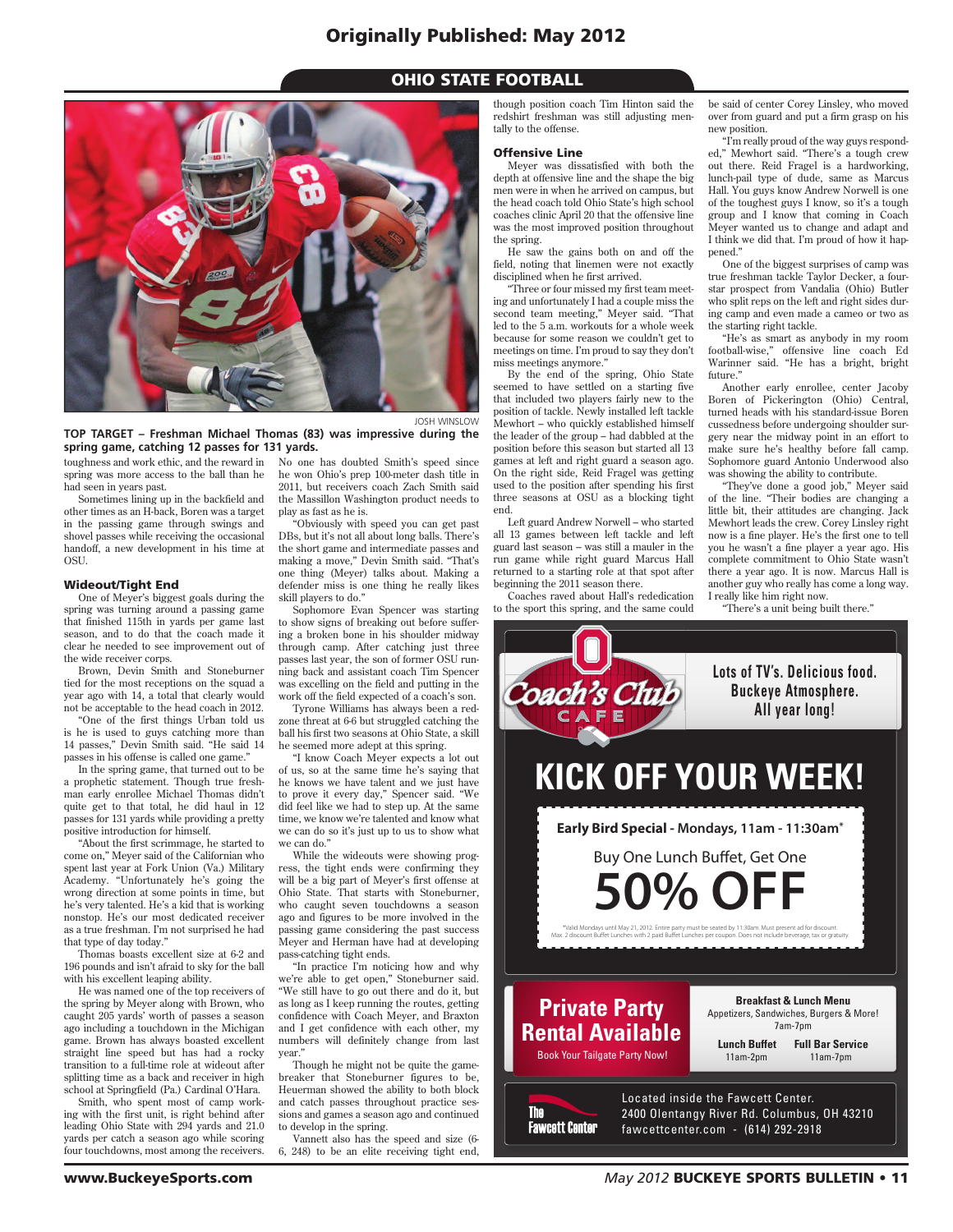## **OHIO STATE FOOTBALL**

# **Defense Hopes To Continue Silver Bullet Tradition**

#### **By ARI WASSERMAN Buckeye Sports Bulletin Staff Writer**

Perhaps the reason the hiring of Urban Meyer was so exciting for Ohio State fans – other than the fact that he won two national championships at Florida – was that he's become known for always possessing a creative and diverse offensive playbook.

So it wasn't a surprise when Ohio Stadium filled more than 80,000 seats with eager fans waiting to see that new offense April 21 during the annual spring game.

But if the Buckeyes are going to win the way Meyer hopes they will, the head coach understands it is more contingent on whether his team will be able to keep up the tradition of Ohio State's prominent defense.

"I expect (our offense) to get very close to Ohio State's standards here real soon," Meyer said.

In six practices during which Meyer set the offense and defense in direct competition, it was the defense that posted a winning 3-1-2 record. Meyer, of course, mentioned he hoped the defense would be the more efficient unit, specifically because the offense is undergoing a transformation in its scheme.

The defense likely would have been the better unit either way when looking at what it returned this year. The Buckeyes lost only two players from their starting defense a year ago in defensive back/linebacker Tyler Moeller and linebacker Andrew Sweat, and the squad returns what should be the most talented defensive front in the Big Ten.

The Buckeyes also kept Luke Fickell, who served as the team's interim head coach a year ago, on staff. Fickell, who is the defensive coordinator as well as linebackers coach, is expected to keep consistency with the way Ohio State has approached its defensive philosophy in the past.

Meanwhile, co-defensive coordinator Everett Withers, the interim head coach at North Carolina a year ago, will bring new perspectives to an OSU defense that should be rather experienced personnel-wise.

"There are a lot of guys that have one goal in mind and that's to try to win all of the games," Withers said. "That's the bottom line. I believe that each one of us came here or stayed here at Ohio State to win it all.

"We want to play the best defense we

can to try to win it all. The key is that we all believe that if we'll work together that we'll have a chance to win it all.'

The following is BSB's look at the Ohio State defense following 15 spring practice sessions with the addition of some analysis.

#### Defensive Line

It didn't take long for Meyer to identify what will be the strength of his football team this season, and the head coach is comfortable that his Buckeyes will be primed to replicate the defensive success of the past.

Meyer didn't hide his admiration for John Simon from day one at Ohio State and recently hinted the senior defensive end will be one of the team's captains come fall.

Simon didn't let his coach down during spring drills, turning in perhaps the most dominant three-week span of practice by an individual player the team has seen in years. Rarely – if ever – was Simon corralled by the Buckeyes' offensive line, which caused Meyer and the staff to consider holding him out of drills because he was disrupting the offensive productiveness.

"It is a tremendous honor," Simon responded when asked what it was like to be singled out by Meyer as one of the team's elite players. "For someone with his track record to say something like that about me, it's great. But we've got a lot of great guys on this team who are just like me. We go in every day and work hard."

Simon's effectiveness along the defensive line carried to the point where Meyer didn't feel the need to play the senior in the spring game. Simon, who was fully dressed for the game, instead paced up and down the sidelines anxiously wanting to get into the action.

Meyer, however, didn't see the point of Simon participating, saying after the game, "John Simon didn't play because he didn't need to play."

Having a stopper such as Simon on the defensive front most certainly is a tremendous weapon, but that's not where it stops for the Buckeyes at that position group. In fact, that's just where it begins.

Junior defensive tackle Johnathan Hankins could turn into another player who can single-handedly take over a game. Known for his slimmed down but still massive 317-pound frame, Hankins was also unblockable during spring drills.



SONNY BROCKWAY

**GOT THE DAY OFF – Senior defensive lineman John Simon (54) did not play in the spring game despite being a Gray team captain with classmate Etienne Sabino (6). Head coach Urban Meyer later explained Simon 'didn't need to play.'**

Perhaps what makes him dangerous, however, is the quickness with which he flows to the football. Typically a player of his size and stature is relegated to an interior line role, but the Buckeyes felt comfortable moving him outside last season.

"I'm moving well," said Hankins, who hasn't forgotten that his stamina was the biggest concern before his collegiate career started. "I'm not getting tired anymore. My pass rush is looking pretty good. I feel pretty comfortable where I am right now.

Hankins didn't play in the spring game because he had arthroscopic surgery on his knee two days before the contest. Meyer



*• STATIONERY*

- *BROCHURES*
- *HIGH SPEED COPIES*
- *DIGITAL PRINTING*
- *CD REPRODUCTION*
- *SCANNING TO DISK*

1349 Delashmut Avenue • Columbus, OH 43212 Phone: 614-299-9770 • Fax: 614-299-9786 www.advancecolumbus.com

wasn't concerned about long-term effects the procedure might have on Hankins, saying he should be fine in the near future.

Ohio State started the spring with the same starters as last year – Adam Bellamy and Garrett Goebel starting alongside Hankins and Simon. However, sophomore Michael Bennett used the spring to impress the new coaching staff enough to seemingly pass Bellamy on the depth chart. Ohio State rotates the players throughout the line positions, but Goebel will primarily play nose guard while Hankins plays tackle and Simon and Bennett play on the ends.

Bennett, who is finally fully recovered from a broken arm he suffered in an all-star game after his senior high school season, was incredibly active on the interior defensive line. He recorded two tackles and a sack in the spring game.

"I feel really good right now," Bennett said. "It is great to be healthy and I think I've made a lot of strides this spring. Last year at first, my arm was kind of weak and I had to wear a splint on it. Early in the spring I took it off to see what I could do, and I feel like I've gotten stronger."

Rounding out the first-string defensive line is Goebel, who enters this season after a serviceable year in the starting lineup last season. He hasn't stuck out so far as a dynamic playmaker, but his prowess tying up opposing blockers has allowed other players on the defense to flow to the ball more easily.

But what makes Ohio State's defensive line a weapon of immeasurable importance is the depth, and players not atop the depth chart will all have impactful roles for the Buckeyes this season.

Bellamy was a more than workable option on the starting line a year ago and will likely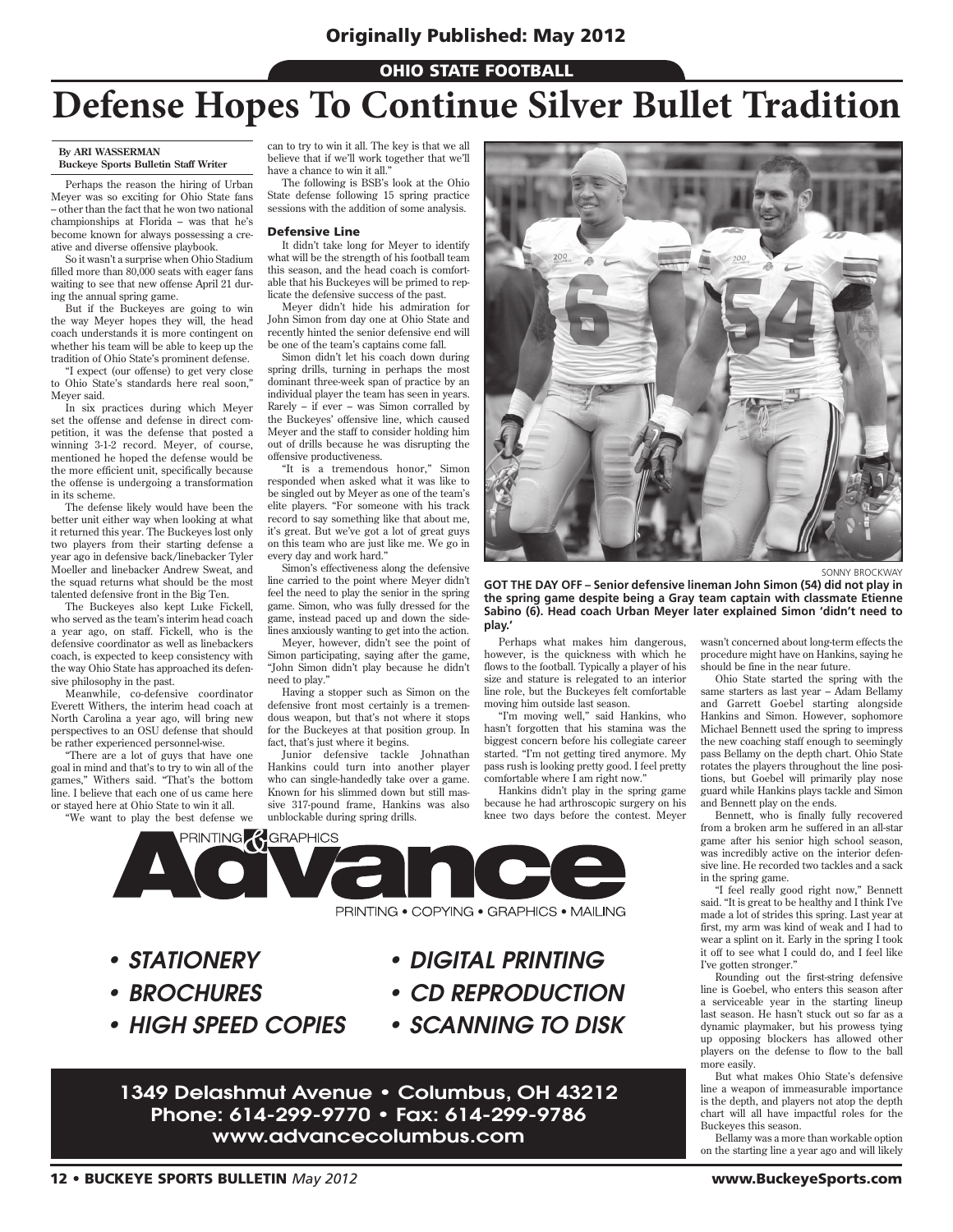## **OHIO STATE FOOTBALL**

be an active member of Ohio State's rotation. Bellamy, who recorded a sack and a half in the spring game, arguably has the skill-set to start at other prominent programs but is more of a testament to the vast depth the Buckeyes will sport at the position this year.

Other names hoping to crack the twodeep are Chase Farris, Steve Miller, J.T. Moore and Joel Hale, each of whom made plays during the spring game. Miller recorded two sacks in the contest.

"We're going to play physical and we're going to play square and we're going to play with violent hands," said defensive line coach Mike Vrabel, who is instructing the group after overseeing Ohio State's linebackers a year ago.

"If we do those three things, we'll be graded positively. If we're able to go from point A to point B as fast as we can and find a way to compete for the length of a play, which we talk about as four to six seconds around here, we're going to have a good D-line<sup>'</sup>

The defensive line added a new member in the form of Chris Carter, a 6-4, 358 pounder who came to Ohio State as an offensive lineman. Given the team's depth issues along the offensive front, Meyer admitted the coaching staff was reluctant to move Carter to the other side of the football.

"We didn't have the luxury to move him over," Meyer said. "But he wasn't progressing on the offensive line, so we decided to maybe give him a shot at defense."

Though Carter is still raw and developing his skills on the defensive line, his massive size has already been a valuable weapon for him. He showed signs of promise in the spring game, making four tackles and recording a sack.

The Buckeyes will have even more help on the defensive front come fall when the team welcomes the arrival of top prospects Tommy Schutt, Noah Spence and Adolphus Washington. Scout.com rated all three players five-star high school prospects.

Freshman early enrollee Se'Von Pittman is one of the promising young defensive linemen but was unable to make strides toward landing a spot in the two deep this spring because of a leg injury.

Senior defensive end Nathan Williams, who took a medical redshirt last season, could also earn back a considerable role if he is fully healthy in the fall. He has been a consistent pass-rusher throughout his career but must come back from microfracture knee surgery.

#### Linebackers

Ohio State's linebackers group certainly doesn't have the luxury of depth like the defensive line, but the Buckeyes do return what should be proven entities in Etienne Sabino and Ryan Shazier.

Sabino – who was named a captain of the Gray team – will make the full-time move over to strongside (Sam) linebacker this fall. In his junior season a year ago, he had perhaps his most productive campaign, but he admittedly struggled at times with his role as the middle linebacker.

Now returning for his final season with the Buckeyes, a leaner Sabino could be primed for a breakout year. He'll have to put some of the issues that haunted him a year ago in the past. For example, Sabino has been known to overthink the defensive schemes at times, causing him to play slower and take questionable pursuit angles to the ball.

But Sabino, who registered six tackles and a sack in the spring game, has looked quicker in his final spring practice. Perhaps his move to the Sam position is just what he needs to be more productive – and more importantly more consistent.

"I just want to build off last year," he said. "I want to keep playing aggressive and keep having an impact on this defense. I am a senior now and it's crazy. It's been five years. It's been long but short, if that makes any sense. It's exciting, but it's your last go-around."

One of the most promising younger players has been Shazier, who is slated to be the starting weakside (Will) linebacker. After playing in a limited role to start last season, Shazier made plays down the stretch to earn one of the starting spots at the end of the year.

Shazier, who suffered a partially torn PCL in his knee in Ohio State's regular-season finale at Michigan last season, played through the pain in the Gator Bowl. Now fully healthy, he sported the characteristics in the spring that made him one of the team's most exciting players.

Though Shazier has plenty to learn, he hasn't struggled with instincts. He plays incredibly fast and flows quickly to the ball, making him more of a natural playmaker. At the Will linebacker spot, which is generally reserved for the team's most active linebacker, Shazier will be counted on to fill the hole Sweat occupied a year ago.

"I wasn't really surprised because I planned on doing that," Shazier said of his freshman performance. "That's why I (enrolled last spring). I wanted to do whatever I could to help the team. I came in early, tried to gain weight, and I did whatever was possible to help us win."

Shazier seems to be back at it, especially if his spring game performance is any indication of what is coming in his sophomore season. He registered a game-high eight tackles, including two for loss and a sack.

The final spot is up for grabs, but it looks like sophomore Curtis Grant will be the leader to start at middle (Mike) linebacker in the fall. The former five-star recruit has lost some body weight but has grown tremendously during the offseason with the mental part of the game.

Grant, however, was limited in the final week of spring football because of an injury Meyer described as a pinched nerve, hindering what looked like a three-week span during which things were finally coming together.

"He's a big physical kid," Shazier said of Grant. "He can run pretty well for his size. When you have that combination, it's going to be tough for offenses to scheme him up and block him. He's getting a lot better. It's crazy how good he gets day to day. He keeps improving. I'm excited to see what he can do."

The lack of depth at the linebacker position became somewhat alarming at the end of the spring drills. Without Grant in the mix, the Buckeyes found time for redshirt freshman Conner Crowell to get reps with the first team.

Senior linebacker Storm Klein was supposed to be in the hunt for playing time at the Mike position, but his injury-plagued career continued into the spring. He was held out of the spring game for the second consecutive year. Meanwhile, true freshmen Joshua Perry and Luke Roberts both reported in the spring, but Perry was limited with an injury and Roberts is still in the process of getting acclimated to the college game.

Depth at the linebacker position is on its way, though, as the team will welcome Jamal Marcus, David Perkins and Camren Williams in the fall. Those players – each of whom has drawn high praise from Meyer – could compete for positions in the two-

deep during their freshman season. "Honestly, as far as the linebackers, we've always had great competition in the line-backer room," Sabino said. "You could be

to day. I think everybody's going to work hard and fight for a starting spot."

### Defensive Backs

The Ohio State secondary looks to be in good shape as it heads into the offseason because it returns both starting cornerbacks and safeties from a year ago. At the cornerback position specifically, the Buckeyes should have one of the best one-two punches in the Big Ten.

the starter for that day, but it can change day

If they aren't, they'll hear from charismatic first-year cornerbacks coach Kerry Coombs, who has made a habit of voicing – or yelling – his displeasure for poor play during the course of his first spring.

"It's definitely been a great change," senior cornerback Travis Howard said when describing his relationship with Coombs. "I mean, he's a high intensity guy who's willing to make sure we perfect our technique and make sure we work hard at whatever we do."

Howard proved to be a serviceable option as a starter a year ago but often struggled with jamming opposing receivers at the line of scrimmage. When playing off in coverage, he also sometimes had a hard time recovering from the slack given to speedy and efficient route runners.

The senior made strides improving in those areas this spring and hopes to settle in as the team's top lockdown corner in the fall.

"We will press and they're gifted press guys," Coombs said. "They've been doing it here for a while and they're good at it, so we've really focused this spring on being able to play off with vision, and I'm glad to hear they like doing that."

On the other side, Bradley Roby enters his sophomore season and has made perhans the most considerable strides in a short amount of time of any player on the team. He is an aggressive corner who likes to play physically with the opposing receivers. Also with a nose for the football, he has excelled in helping Ohio State's efforts with run support.

Roby, who had 47 tackles and three interceptions last season, isn't satisfied with the season he had. He said he feels like he's on track for being one of the most prolific cornerbacks to ever play at Ohio State.

"I played pretty well (as a redshirt freshman) but it's not close to my standards," he said. "I feel like the fans and everybody else were OK with how I played and they liked how I played. But to me, I could have played so much better. This year is going to be so much better for me. It's going to be crazy."

Dominic Clarke likely would have been in the mix to compete for a starting spot this season, but he was removed from the program for violating team rules shortly after Meyer was hired and that sapped depth at the corner position.

The third guy in the mix is now sophomore Doran Grant, a highly recruited Ohio prep prospect out of Akron St. Vincent-St. Mary. Grant jumped into the two-deep quickly last season, but he wasn't able to overcome the stranglehold Howard and Roby eventually placed on the starting spots.

Though Grant seems to be on the outside looking in on the starting lineup yet again, the lack of reasonable depth at the position could have him one twisted ankle away from considerable playing time.

"He shouldn't be satisfied with being the third guy," Coombs said of Grant. "We do have two great ones but guess what, Doran? Don't be satisfied with being the third guy."

Grant could have been a skill position player on offense early in his career, but he said he chose Ohio State because he wanted to play defense. Being a Silver Bullet, he said, has always been a dream, adding that he is confident he can make a difference, especially after he got time with the first-team defense during Ohio State's preparation for the Gator Bowl last year when Howard suffered a minor injury.

"I had some good quality reps," Grant said. "I made a few mistakes, but I also got a little better. I carried that into spring ball and I feel like my spring has been pretty good."

Added Roby, "Doran will be ready. He's a good football player. He's very techniquesound. He's very coachable. He just has to get that attitude that comes along with playing corner. You have to have that confidence.

Starting at the safety spots late in the spring were C.J. Barnett and Orhian Johnson, both of whom held those positions a year ago. Johnson split time starting with Christian Bryant last season. Bryant missed time late in the spring with injury, and the competition with Johnson should carry on into the fall.

Though Johnson struggled in his starting role to start last season, he grew into a more serviceable player as time went on. During spring drills, his play continued to stand out, especially when he intercepted a pass and returned it all the way for a touchdown during an open practice April 14.

Barnett recovered from a serious knee injury sustained two years ago to enjoy his first full season in Ohio State's starting secondary last year. He has earned a reputation as a big hitter, and the aggressiveness with which he plays the game has been perhaps his best feature.

Having heard thoughts that Ohio State could have the best and most complete secondary in the country, Barnett shoved that notion aside this spring.

"You want to be the best, but we'll let everybody decide that after the season," he said. "All we can do right now is focus on ourselves and try to be the best we can be."

Bryant should be a shoo-in as the team's top option at nickleback if he doesn't win a starting spot at safety. Corey Brown, Ron Tanner and true freshman Tyvis Powell, who had a spring-game interception wiped out by a penalty, are the team's top reserves deep in the defensive backfield.

Fellow freshmen De'Van Bogard, Armani Reeves and Najee Murray will join the DB group in the fall.

## Southern Vision Center

Southern Vision Center Great Southern Shopping Center 105 Great Southern Blvd., Columbus, OH 43207 (614) 491-3435

Michael P. Gilliland, O.D. Nidhi G. Satiani, O.D., M.S. John P. Skrobot, O.D.

**Optometrists** 

Comprehensive Eye Exams • Contact Lenses & Fashion Eyewear Special Attention to Children • Laser Surgery Consultation Treatment of Eye Diseases • Emergencies Welcome

Personalized Care Is Our Focus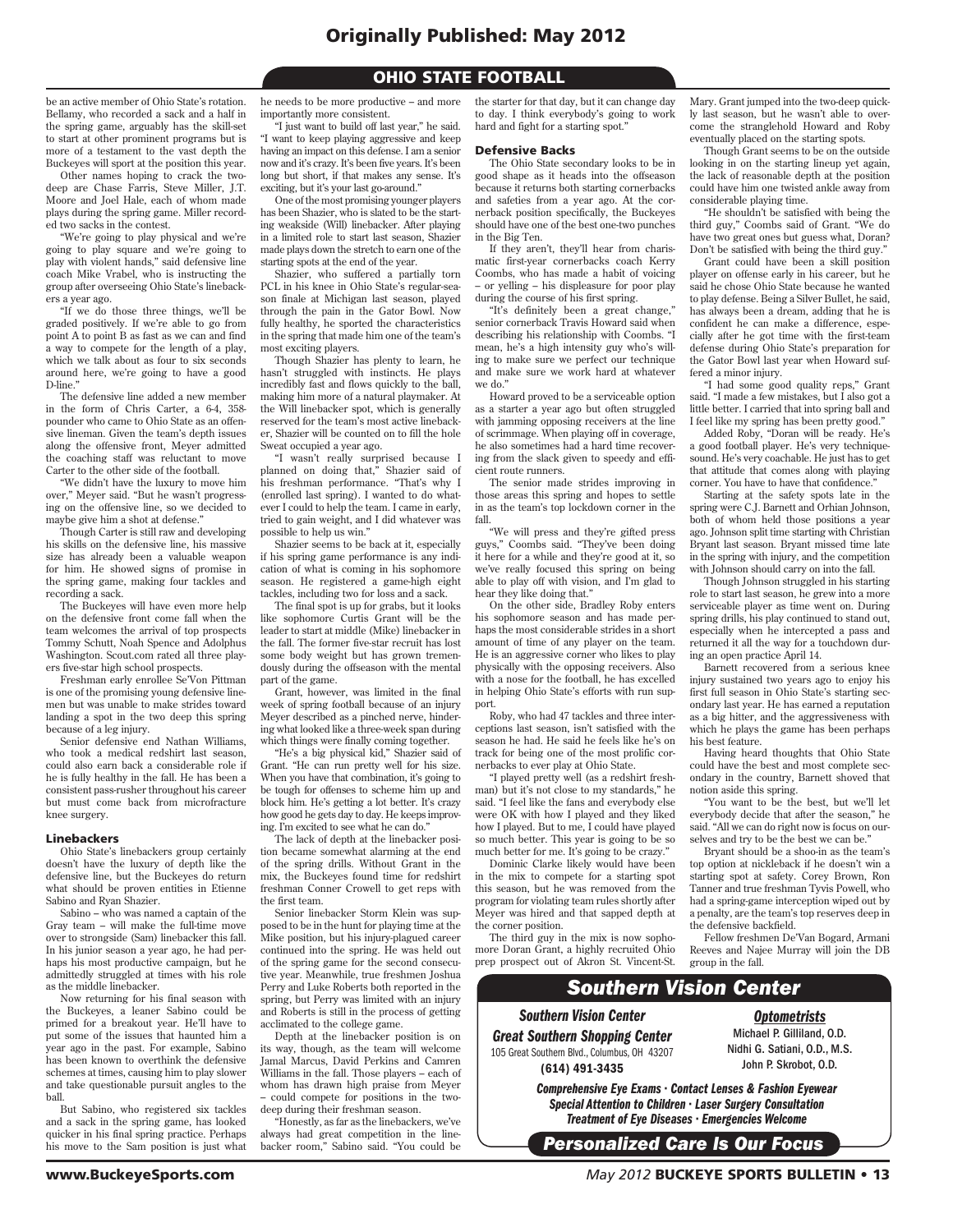### **OPINION**

# *Miller's Progression Was Major Spring Highlight*

Urban Meyer made the spring game exciting again, a couple of freshmen introduced themselves to the Horseshoe with splendid performances, and some veterans flashed new and improved skills.

But you know what I liked most about Spring Game 2012?

Meyer set the focus on helping Braxton Miller get better.

The Buckeyes' new head coach picked a goal and executed it. That is the type of focus that was absent in Miller's development last season when the OSU coaches – either because they went conservative for fear of losing their jobs or simply weren't capable of the job – seemed to actually retard Miller's progress.

## THE EXNER POINT Rich Exner

Meyer allowed for a far higher percentage of passing plays in the spring game than will ever happen during the regular season, but the coach realized that was the most important area in need of development.

It's the kind of game plan that if used to a lesser extent with Miller at quarterback against such teams as Akron and Toledo last season, the then-freshman would have been more ready for the rest of the season.

Also from the spring game, at first glance it sure appeared that the Buckeyes have a far more diverse passing offense than they've shown in years. Short crossing patterns, sideline fades and an occasional long ball were the order for the day. It's the type of variety that can put defenses on their heels.

Every pass Miller attempts in the fall does not have to be a difficult one. The yards count the same on short crossing patterns over the middle as they do on the more difficult out routes.

And what we saw of Miller in Ohio Stadium on April 21 was a quarterback comfortable in what he was being asked to do. His passes generally were sharp – with the exception of more than one blown interception.

Just consider the consistency. He completed 4 of 4 passes to three different receivers for 51 yards on the opening 65-yard TD drive. Then he closed the first half with 4-of-4 passing for 50 yards in 31 seconds to set up a field goal.

Miler finished the clock-shortened first half an efficient 16 of 22 for 197 yards, and for the game he was 24 of 31 for 258 yards.

As noted, not all his passes were good, but Miller looked much more like the high school quarterback who led his team to the

**FOOD 'TIL 1:00AM.** 

**BAR 'TIL 2:30AM** 'NOUGH SAID.

state finals in 2010 than the Buckeye freshman who guided an all-too-conservative offense in 2011.

#### What Else To Like

It also was nice to see the emphasis Meyer has placed on finding playmakers who can line up at the wideout spots, whether they actually are wide receivers, tight ends or running backs filling those spots.

The star of the day in that category, of course, was true freshman Michael Thomas. He caught the easy passes. He usually made the tougher catches. He consistently found ways to get open. And especially on one twisting run along the sidelines, he showed off big-play, open-field ability.

For the day, Thomas finished with 12 catches for 131 yards and didn't look like a spring-game fluke. You have to fully expect Thomas to be one of the regular receivers this fall.

You also have to like the play of Corey "Philly" Brown (seven catches for 90 yards). He too was getting open and making catches on a regular basis. The guess here is that Thomas eventually could be one of Miller's top targets. As for Brown, he showed he can at least play a solid secondary role.

Chris Fields (four catches for 58 yards) and Devin Smith (two catches for 40 yards) were also among those who showed signs they could be better receivers.

None of those players in 2012 will likely resemble David Boston, Cris Carter or Anthony Gonzalez. But they looked capable, and most importantly Meyer's offense will allow them to play up to their ability – not limit them.

Another encouraging sign was that both Miller and Kenny Guiton were able to find open receivers while being limited to spring game rules that prevented them from using a big part of their games – their threat to run and break out of would-be sacks to keep plays alive. There was no tackling of the quarterbacks, so many plays ended way too early.

In addition to Thomas, the other incoming freshman who was given a lot of opportunities and responded with a strong performance was running back Bri'onte Dunn.

The coveted recruit from Canton (Ohio) GlenOak showed he is ready as a Big Ten running back (seven carries for 32 yards), and he showed his versatility as a receiver with three catches for 27 yards. On many occasions, Dunn lined up as a wideout.

Having running backs who can legitimately line up at a wide receiver position poses a problem for defenses. Many teams like to sub in extra defensive backs to match up against extra wideouts, but with Dunn on the field, there is no telling whether he'll be in the backfield as a threat to run or at wideout as a threat as a receiver.

fine drinks

IN THE SHORT NORTH @ 741 N. HIGH ST. 614-298-1014

good food

### UW's Transfer Fiasco

The latest reminder of something that needs fixed with college sports comes from basketball coach Bo Ryan at Wisconsin. Redshirt freshman Jarrod Uthoff said he wanted to transfer, and Ryan responded by barring Uthoff from talking to a long list of 26 schools.

Ryan, it should be noted, makes a reported \$2.1 million a year to coach at Wisconsin. And it should also be noted that coaches routinely switch jobs without sitting out a transfer year as players are required to do.

Under questioning by ESPN Radio hosts Mike Golic and Mike Greenberg on April 19, Ryan asked if they could leave the sports network before the end of their contracts without penalty or limitations. Greenberg replied with exactly the right answer: "We're employees. We get paid, Bo. We're employees. We have a non-compete clause. This is a studentathlete."

Ryan's response was "This is a scholarship."

The \$2 million man went on to say, "When they sign the scholarship, there's fine ink, there's fine print on that paper that isn't even really that fine, it's very readable. And everybody understands that."

Part of Ryan's defense was that other coaches have done what he did, and he could be correct. But that doesn't make it right.

Fortunately for Uthoff, things soon began to change. The Associated Press reported that after Uthoff met with Wisconsin athletic director Barry Alvarez, the school decided to allow Uthoff to transfer to any school outside the Big Ten.

It's time for the NCAA – and the Big Ten, for that matter – to ease up on transfer restrictions that have grown entirely unfair when one considers the kind of revenue being generated by some colleges and the amount of money being paid to the coaches.



**Weekly September through November Five times from January through mid-March Biweekly mid-March through mid-May Monthly December, June through August**



**Some Ohio State sports fans need more information on the Buckeyes than they can find in their local newspaper. Buckeye Sports Bulletin is for those fans. By subscribing to Buckeye Sports Bulletin, they receive 24 issues a year featuring:**

- **In-depth coverage of all Ohio State sports**
- **The latest comments from coaches and players**
- **The latest in recruiting information**
- **Personality profiles**
- **Features on former Buckeye greats**
- **Rosters, schedules, statistics, photos • Check us out on the Web at www.BuckeyeSports.com**

□ 1 Year, \$74.95 □ 2 Years, \$139.95

□ 1 Year, First Class Mail, \$129.95 □ 2 Years, First Class Mail, \$229.95

| I want to know more about Ohio State sports. I am enclosing \$__ |  |  |
|------------------------------------------------------------------|--|--|
|------------------------------------------------------------------|--|--|

| ❑ Money Order ❑ Check ❑ MasterCard ❑ Visa ❑ Discover ❑ Amer. Express |
|----------------------------------------------------------------------|
| Credit Card # and Exp. Date _______                                  |
| Credit Card Orders Accepted 24 Hours A Day                           |
| Call (614) 486-2202 or (800) 760-2862                                |
| INAME: I                                                             |
| ADDRESS:                                                             |
| CITY, STATE, ZIP:                                                    |
| <b>PHONE:</b>                                                        |
| <b>Buckeye Sports Bulletin</b><br>Mail To:                           |
| P.O. Box 12453                                                       |
| Columbus, Ohio 43212                                                 |
| www.BuckeveSports.com                                                |